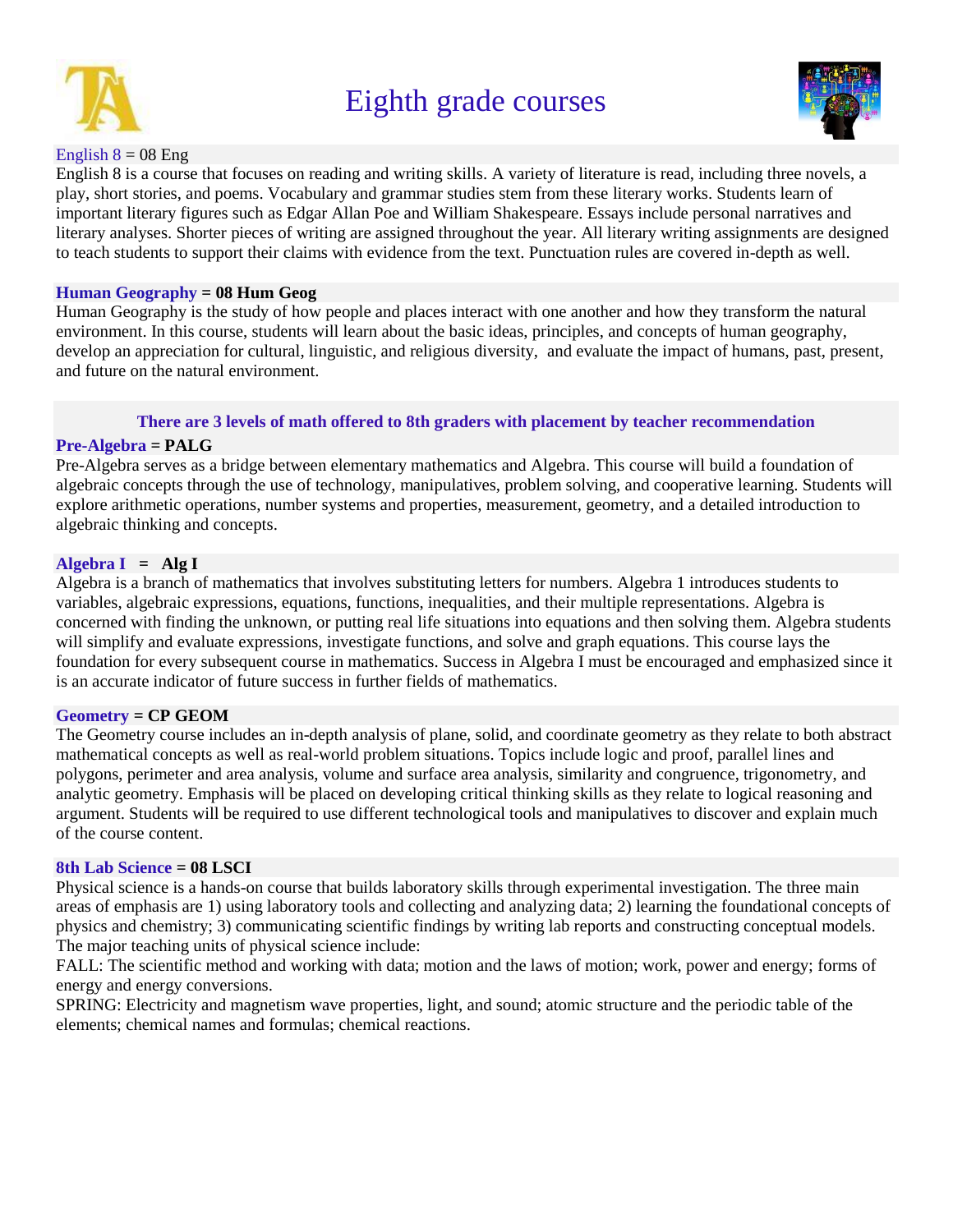### **Eighth graders may try a new language in our introductory language program OR continue into a level I language**

### **Introductory Language option**

Our introductory language program exist to both introduce students to language study and to transition students from classes solely based on comprehensible input (in LS and 6th grade) to a more structured understanding and use of the chosen language. The main goal of the class is to build a strong basis for language study in future years at TA. As such, the class aims to instill productive language study skills, while introducing and employing common vocabulary and basic grammar concepts. Teachers also hope to encourage an understanding of and appreciation for other cultures around the world. With the understanding that ample mistakes will be made during the learning process, emphasis is placed on daily usage of the language as students move towards higher levels of proficiency in reading, writing, listening, and speaking. For this reason, participation is sometimes prized over accuracy. When students complete the introductory level, they will likely have reached at least a novice-mid proficiency level. In order to track proficiency progress, introductory level students participate in writing and speaking benchmark assessments throughout the year. Language choices:

| ge choices: | <b>Introductory French</b> | <b>Introductory German</b> | <b>Introductory Spanish</b> |
|-------------|----------------------------|----------------------------|-----------------------------|
|             | $=$ Intro FR               | $=$ Intro GER              | $=$ Intro SPAN              |

#### **French**  $1 = \text{FRN}$  **I**

French 1 is a course offered to transfer students and students who have completed Introductory French at TA. As such, this is a blended course that moves quickly through a review of intro-level material before covering new topics. For some students, this class is a continuation of language study, but for others, it will be their first experience with a world language.

The major goal in this class is to help students attain reasonable proficiency in listening comprehension, speaking, reading and writing, while also encouraging their cultural awareness. Foreign language acquisition is a cumulative process. Students need to build on past information and knowledge in order to progress. Care is taken to use the target language as much as possible, and students are encouraged to practice their skills daily. By the end of the year, students should be able to communicate effectively using basic spoken and written French, to understand basic French texts and conversations, and to have an appreciation for the French-speaking world and its culture. Upon completion of French 1, students will likely have reached at least a novice-mid or novice-high proficiency level. In order to track proficiency progress, Level 1 students participate in writing and speaking benchmark assessments throughout the year.

### **Spanish I = SPN I**

Spanish 1 is a course offered to transfer students and students who have completed Introductory Spanish at TA. As such, this is a blended course that moves quickly through a review of intro-level material before covering new topics. For some students, this class is a continuation of language study, but for others, it will be their first experience with a world language. The major goal in this class is to help students attain reasonable proficiency in listening comprehension, speaking, reading and writing, while also encouraging their cultural awareness. Foreign language acquisition is a cumulative process. Students need to build on past information and knowledge in order to progress. Care is taken to use the target language as much as possible, and students are encouraged to practice their skills daily. By the end of the year, students should be able to communicate effectively using basic spoken and written Spanish, to understand basic Spanish texts and conversations, and to have an appreciation for the Spanish-speaking world and its culture. Upon completion of Spanish 1, students will likely have reached at least a novice-mid or novice-high proficiency level. In order to track proficiency progress, Level 1 students participate in writing and speaking benchmark assessments throughout the year.

# **German I = CP GRM I**

The major goal in this class is to help students attain reasonable proficiency in listening comprehension, speaking, reading and writing, while also encouraging their cultural awareness. Foreign language acquisition is a cumulative process. Students need to build on past information and knowledge in order to progress. Care is taken to use the target language as much as possible, and students are encouraged to practice their skills daily. By the end of the year, students should be able to communicate effectively using basic spoken and written German, to understand basic German texts and conversations, and to have an appreciation for the German-speaking world and its culture. Upon completion of German 1, students will likely have reached at least a novice-mid or novice-high proficiency level. In order to track proficiency progress, Level 1 students participate in writing and speaking benchmark assessments throughout the year.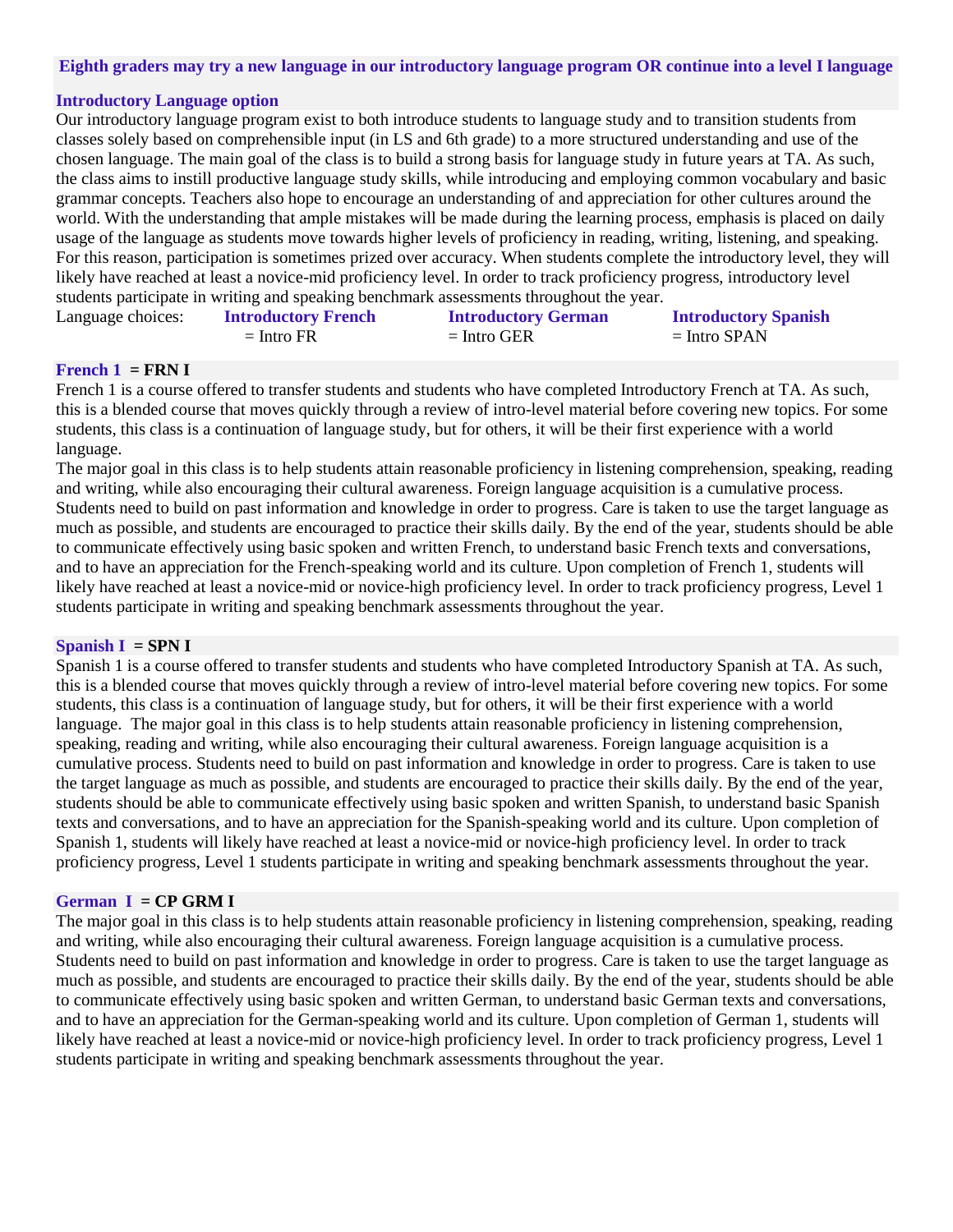### **German for Native Speakers (8th Gr.) = 08 GER**

This course is congruent with the German High School curriculum (Gymnasium) grade 8 and is taught to German native speakers. Generally, the course furthers students' ability to think, read, and write (critically) in their native language. Basic literary theory is taught referring to the books and within the social and historical context of each piece. Throughout the year, students revise the composition of a summary and learn how to compose a literary exposition. The 8th-grade approach towards language is designed to be normative and includes developing personal strategies for correct spelling, punctuation, grammar, and syntax. However, the first introductions toward a more descriptive approach are encouraged through critical analysis of language register and contrasting modern and early-modern German. Course materials include a traditional novella, two youth novels, as well as a text and workbook. Assessments include written tests, summaries, essays, presentations, and participation.

# **French III (German) = GRM FL 3**

French 3 is a course offered to German 8th or 9th graders who took and passed French 2 in the 7th or 8th grade. It is also available to new students coming to the United States from Germany and have completed two years of French or the equivalent material covered in French 1 and 2 here at TA. As such, this is a blended course that moves quickly through a review of level-two material before covering new topics. For all students, this class is a continuation of language study. The major goal in this class is to help students increase their proficiency in listening comprehension, speaking, reading and writing attained in French 2, while also encouraging their cultural awareness. Foreign language acquisition is a cumulative process. Students need to build on past information and knowledge in order to progress. French 3 directly corresponds with and builds on the material learned in French 2. Care is taken to use the target language as much as possible, and students are encouraged to practice their skills daily. By the end of the year, students should be able to communicate effectively using spoken and written French in multiple tenses, to understand complex French texts and conversations, and to have an appreciation for the French-speaking world and its culture. Upon completion of French 3, students will likely have reached at least an intermediate-mid or intermediate-high proficiency level. In order to track proficiency progress, Level 3 students participate in writing and speaking benchmark assessments throughout the year.

### **Computer 8 =08 Comp**

This course is designed to prepare students for Upper School Computer Science and teaches more advanced features in the Microsoft Office Suite: PowerPoint for images, audio and video features; Excel to organize large amounts of data into orderly, logical spreadsheets and charts; and an exploration of Excel Macros, Conditional Formatting and Advanced Formulas. Students utilize Code Combat for weekly coding exercises which includes binary, block, HTML, Python and Javascript coding languages. Coding helps students learn to problem solve, develop resilience, and think and expands their creativity. Students will also learn app development, web page design/development, 3D printing, virtual and augmented reality where they can create and solve problems using multiple technological resources. Some of these projects are done collaboratively and some are completed individually. Digital citizenship is taught in depth covering topics such as monitoring their time, creating safe passwords, copy write rules, and managing their digital footprints.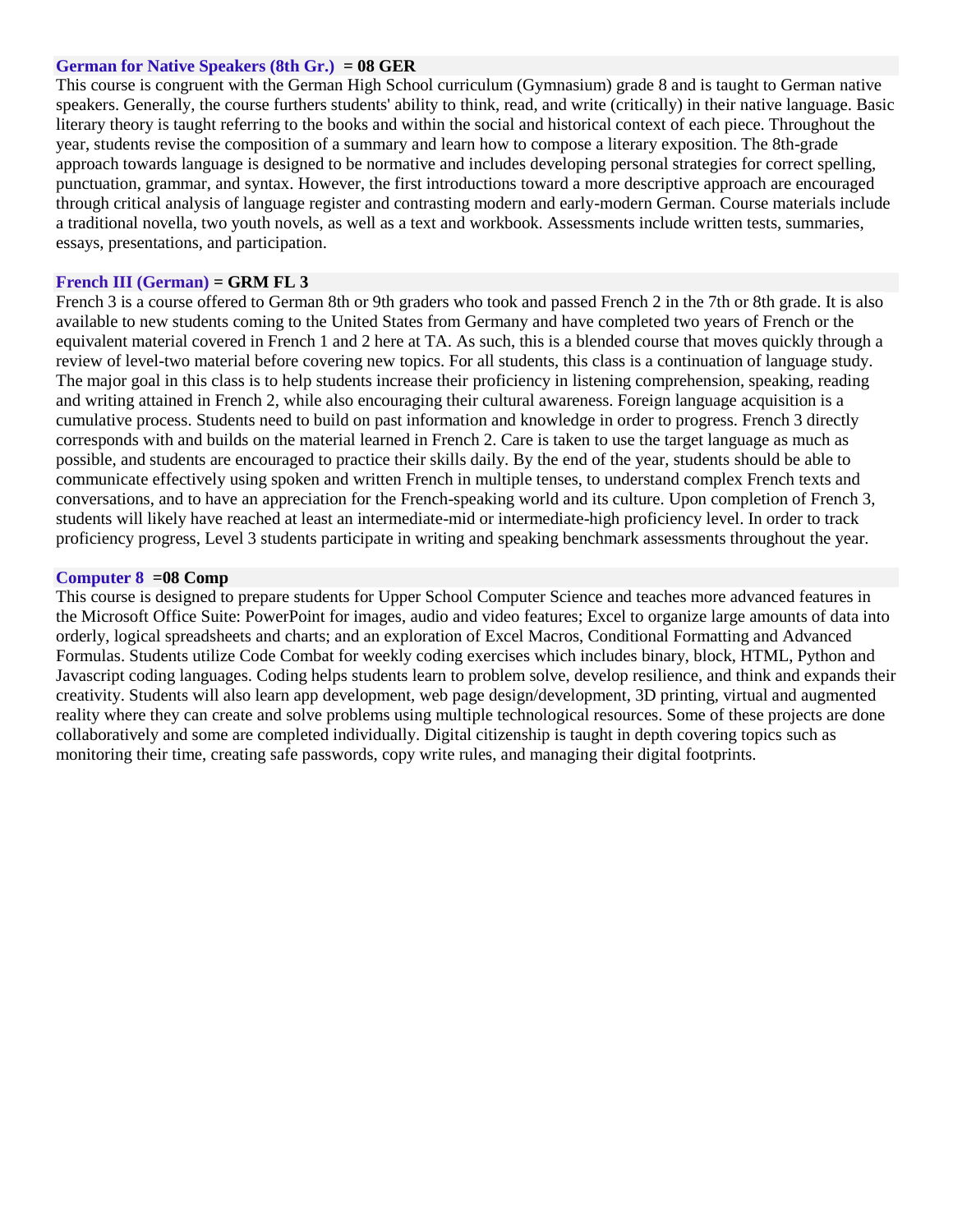# **Electives (7th & 8th) grade**

# **Visual Arts = MS Art**

This course covers a sequential development of different types of art, such as drawing, painting, and sculpture, with an emphasis on realism. An emphasis is placed on more in-depth individual and independent investigations of the art elements, the principles of design, the different types of art, and the process of creation. The students will explore in their artwork a sequential development of the subjects of art. Art Subjects that will be explored and the elements of art, include: Still Life (geometric shapes, straight lines, value), Portrait (curve lines, shapes) Figure Drawing (geometric shapes, value) Landscape (organic shapes, space) Three -dimensional art (three-dimensional forms), Architectural Exterior Perspective/3-D buildings, and independent (students personal subject choice).The student will able to incorporate their vision of real-world details in each artwork. Upon completion, students should be able to communicate a complete knowledge of drawing. The student will learn about: the art elements, the principles of design, descriptive analysis, critiquing process, effective art terminology, the creative process, use of technology in art creation, and the importance of art in relationship to the creative arts.

### **Cover-to-cover = MS C to C**

This elective class is designed for students who love books and love to read. Cover-to-cover will include a book sharing time and book projects. Additionally, students will help make our library inviting, creative, and a happy place to be. You will help promote a 'love for reading' throughout the school.

### **Debate = MS Debate**

The Debate Team is an academically challenging opportunity for students to explore current issues while developing presentation and public speaking skills. Students will work on research skills, writing skills and leadership skills. This team provides a co-curricular aspect in which students truly consider factual, logical and moral stances in which they have a voice. The goal of this team is to become confident, well-rounded speakers and possibly compete against other debate teams.

### **Design Thinking = MS Design**

Students in this elective will explore creative ways to make their world a better place. Principles of design thinking will be utilized to craft hands-on projects for the betterment of the community. Students will examine the needs in our society and explore concepts of upcycling.\*

(\*Upcycling, also known as creative reuse, is the process of transforming by-products, waste materials, useless, or unwanted products into new materials or products of better quality or for better environmental value. Upcycling is the opposite of downcycling, which is the other half of the recycling process. -Wikipedia)

### **Digital Photography = MS Photo 7/8**

The digital photography elective is designed for students who like playing with photography filters and enjoy crafting narratives. Students will explore the skills of framing a picture, exploring the effect of light, and emphasizing a macro perspective. Additionally, students will study the works of famous photographers, mimicking a wide array of photographic styles. The course will emphasize production and curation of student work. School-wide competitions of all kinds of art will be encouraged, as well as the use of digital tools to enhance our community.

# **Digital Storytelling = MS Story**

Storytelling exists in human cultures throughout time. A powerful story can motivate, entertain, guide, or persuade others. In this elective, students will explore components of compelling narratives, using innovative Web 2.0 tools. Past projects have included green screen use, stop motion animation, cartoon creation and movie reenactments.

### **Environmental Issues = MS Env Iss**

Environmental Issues is an elective class for middle school students who value the importance of a healthy environment. Students will brainstorm ways to conserve resources, reduce waste, and minimize pollution. They will implement some of their ideas through projects and student education. Students will collect recycling for the middle and upper school.